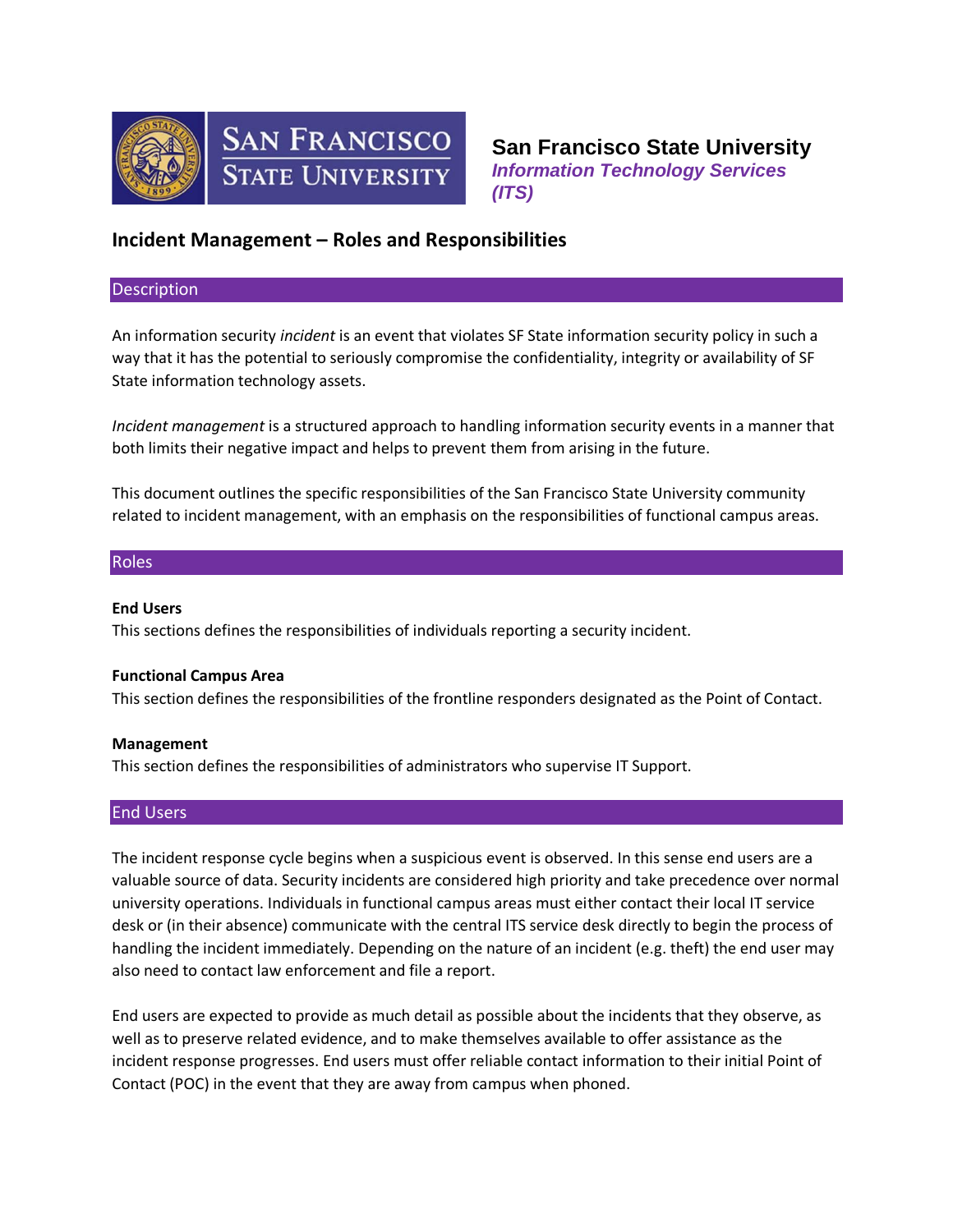# Functional Campus Areas

Functional campus areas consist of those university employees who normally deploy, manage, and maintain the information systems which are suspected of being compromised. The initial POC is a member of the corresponding functional campus area.

#### **Containment**

When a potential information security incident has been identified, the first thing the POC should do is to ensure that a compromised system has been taken off the network and is quarantined in a physically secure area. This will discourage property loss, prevent malware from receiving command and control messages, safeguard against additional data exfiltration, and protect against tampering with evidence.

#### **Initial Assessment**

Once containment has been achieved the POC should contact the ITS Security Team. The primary documents involved in an incident response are:

- **The incident response Report Form**
- A corresponding service desk ticket

Not all incidents require a completed incident response Report Form. Isolated low impact events that do not put protected (Level 1 or Level 2) data at risk generally can be handled without using the Form. Such incidents can be addressed internally. Though for the sake of maintaining university-wide statistics the POC needs to submit an incident ticket with the relevant details and mark the entry as "resolved."

If protected data may have been put at risk, functional campus areas are expected to perform an "Initial Assessment" immediately. This means interviewing the end user about the incident as well as collecting and securing additional relevant evidence as needed. The goal of this phase is to:

- Screen out false positives
- **Prepare to notify the appropriate authorities in case of a genuine breach**
- **Establish a foundation for escalation if needed**

Preliminary information should be conveyed by opening a service desk ticket (e.g. https://sfsu.servicenow.com/). The Subject field should begin with the phrase "INFOSEC Incident" followed by the name of the user and a brief synopsis of the incident.

# **Response Time**

Keep in mind that the underwriter for SF State's cyber insurance policy requires that incidents be formally disclosed within a relatively short time frame. But while speed is important it's also crucial that the POC provides a chronological narrative that's as complete as possible. A handful of carefully posed, context sensitive, queries can easily replace several days of otherwise unnecessary digging.